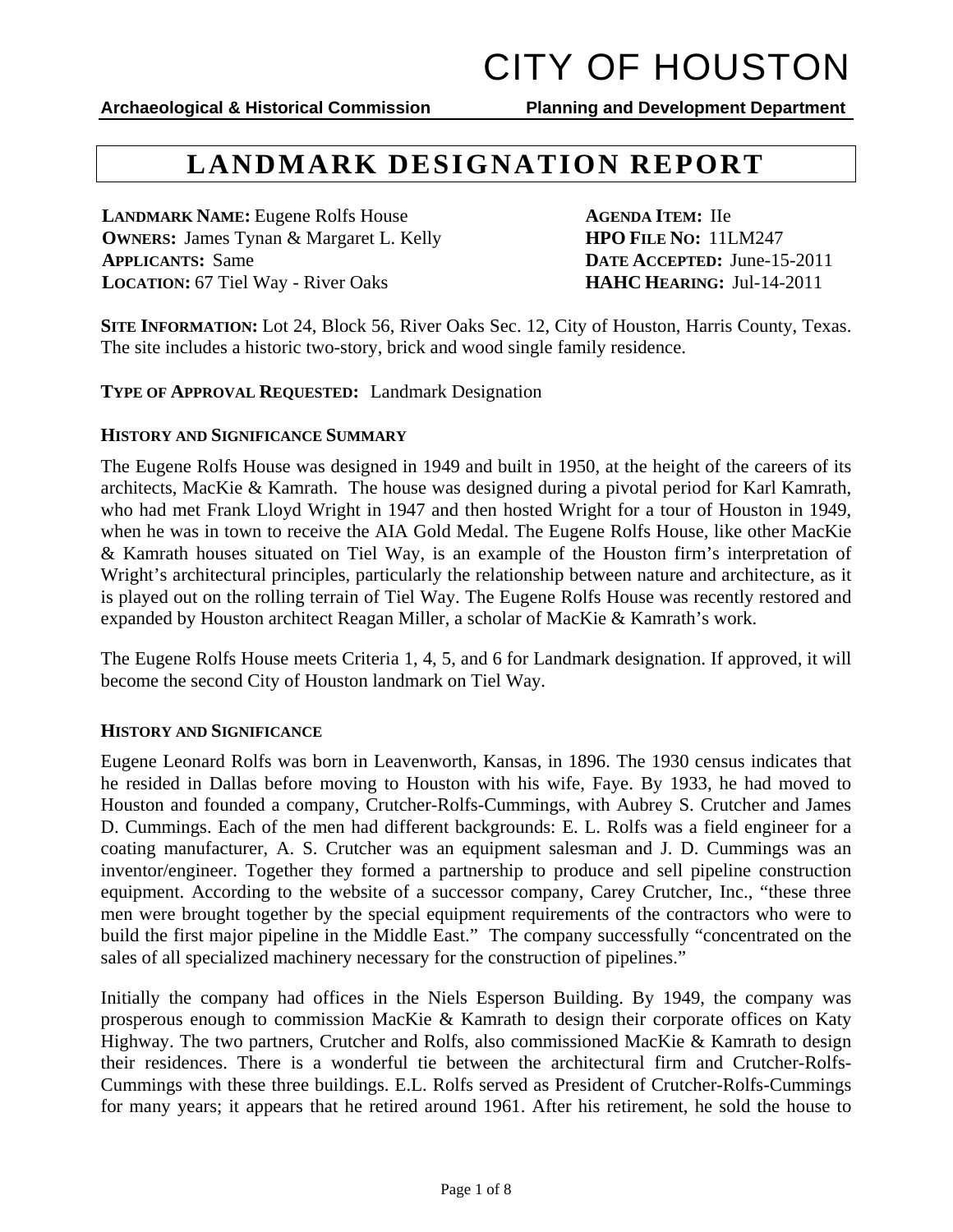### **Archaeological & Historical Commission Planning and Development Department**

Hugh Buck (1964) who then sold to Palmer Wigby (1967). By 1968, the house achieved stable ownership again when it was purchased by Robert Bybee, a lifelong manager for Humble Oil/Exxon. Bybee would remain in the house until the early 1980s when property records show that he passed the house to his daughter, Corinne Simpler. Corinne Simpler sold to D.K. Shah in 2001, and Mr. Shah sold to the current owners, the Kellys, in 2004. After living in the home for a year, Lynn and Ty Kelly hired an expert on MacKie & Kamrath, Reagan Miller, to complete a sympathetic restoration and expansion.

### *MacKie & Kamrath*

Karl Fred Kamrath (1911-1988) was born in Oklahoma and graduated from the University of Texas with a degree in Architecture in 1934. He worked in Chicago for architects Pereira and Pereira, The Interior Studios of Marshall Field & Company, and the Architectural Decorating Company. He returned to Texas and in 1937 established his own Houston firm with fellow UT graduate Frederick James MacKie, Jr. (1905-1984).<sup>1</sup>

The firm was one of the first in Houston to design modernist buildings, and their designs quickly attained national recognition. Examples of their early work include a house for Kamrath's family (1939); the City of Houston Fire Alarm Building (1939, demolished); the Covington and Kivlin houses (1941, 1942); and San Felipe Courts (1942, 1944, listed on National Register 1988), a large federal housing project near downtown Houston. Kamrath incorporated the design ideals of Frank Lloyd Wright even prior to their meeting in 1946. The firm's subsequent work, as seen in the Farnsworth and Chambers Building, further exemplifies their following of Wright's Usonian architectural ideals.<sup>2</sup> The Farnsworth and Chambers Building is a clear example of the influence of Wrights' horizontal emphasis as exemplified at Taliesin West in Scottsdale, Arizona (see photos at end of report).

MacKie and Kamrath's major buildings in Houston and Texas include:

- Phillis Wheatley High School (1948);
- Temple Emanu-El (1949, with Lenard R. Gabert);
- Dow Chemical Company complex, Freeport (1953);
- Schlumberger Well surveying corporation complex (1953);
- Humble Research Center, located at Buffalo Speedway and Alabama (1954);
- St. John the Divine Church (1954, with H. A. Salisbury);
- University of Texas M.D. Anderson Hospital and Tumor Institute (1954, with Schmidt, Garden, and Eriksen, altered);
- Champlin Oil Company Building, Fort Worth (1956);
- Commercial Standard Insurance Company Building, Fort Worth (1956);
- Memorial Drive Presbyterian Church, Bunker Hill Village (1957, 1974);

 $\overline{a}$ 

<sup>1</sup> *Handbook of Texas Online*, s.v. "Kamrath, Karl Fred," http://www.tsha.utexas.edu/handbook/online/articles/KK/fka15.html (accessed March 10, 2006).

<sup>2</sup> *Handbook of Texas Online*, s.v. " Kamrath, Karl Fred,"

http://www.tsha.utexas.edu/handbook/online/articles/KK/fka15.html (accessed March 10, 2006).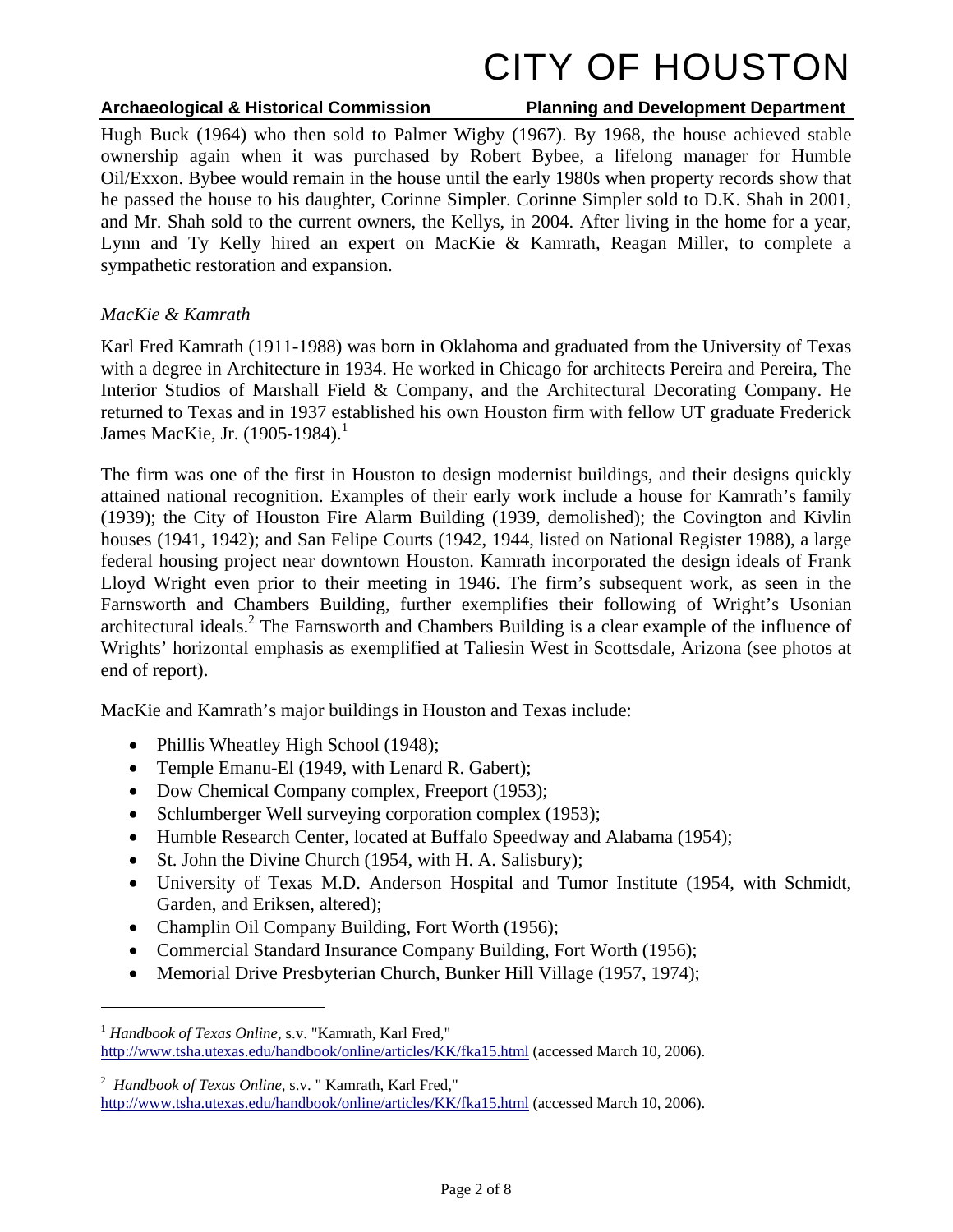### **Archaeological & Historical Commission Planning and Development Department**

- Temple Rodef Shalom, Waco (1962);
- Pasadena State Bank Building, Pasadena (1962, with Doughtie and Porterfield);
- Science and Research Building, University of Houston (1968);
- Big Three Industries Building (1974); and
- University of Texas School of Public Health Building, Houston (1975).<sup>3</sup>

The Eugene Rolfs home was designed at the height of MacKie & Kamrath's influence and popularity. They had just finished Temple Emanu-El (1946), Phyllis Wheatley High School (1947), the UT Dental School (1948), and M.D. Anderson Hospital (1948). Despite these numerous and large institutional commissions, they had also just finished their first design for a home on Tiel Way, the Keating residence, in 1949. In addition, Kamrath and his wife had traveled to Taliesen in 1947 and met with Frank Lloyd Wright – a pivotal moment in Kamrath's career and life. Wright traveled to Houston in 1949 to receive the AIA Good Medal. During this trip, Kamrath toured Wright around Houston and also took him to view his office, where Wright made comments on various designs in progress.

### *River Oaks*

When Will C. Hogg, Mike Hogg, and Hugh Potter began the development of River Oaks in 1923, it was with the intention of making it into a demonstration of the highest standards of modern community planning, a role model for the rest of Houston to follow. Will Hogg's ambitiousness and Hugh Potter's skillful management of River Oaks during its first thirty years made the community known nation-wide as a symbol of Houston. Since its creation, River Oaks has been published in national news, real estate, and design media, and has been the focus of scholarly analysis, in recognition of its significant contributions to the history of Houston and twentieth-century American elite suburban community development.

The creation of this type of subdivision was unique for Houston in many respects. The subdivision was laid out at what was then the far western edge of Houston. Prior to 1923, the majority of Houston's residential developments had occurred in a tight girdle around the downtown business district, such as Westmoreland (1902), Avondale (1907), Montrose (1911), Audubon Place (1906), Cherryhurst (1908), Binz, Southmore (1914), and Courtland Place (1906). River Oaks, however, was situated at the western city limits far away from other developments.

In addition, the developers broke with convention by laying out an organic pattern of roadways which lent a sense of spaciousness to the neighborhood, which was very different from the traditional Houston neighborhoods that followed a more rigid approach to development. These traditional neighborhoods used street grids which carved the land up into predictable square or rectangular blocks.

### **ARCHITECTURAL DESCRIPTION AND RESTORATION HISTORY**

The Eugene Rolfs House is located on Tiel Way, one of the last streets to be developed in River Oaks. According to the Houston Architectural Survey, "the northernmost tract, between Kirby Drive and the bayou, was bisected by a deep ravine which seemed to produce too few buildable

 $3$  Ibid.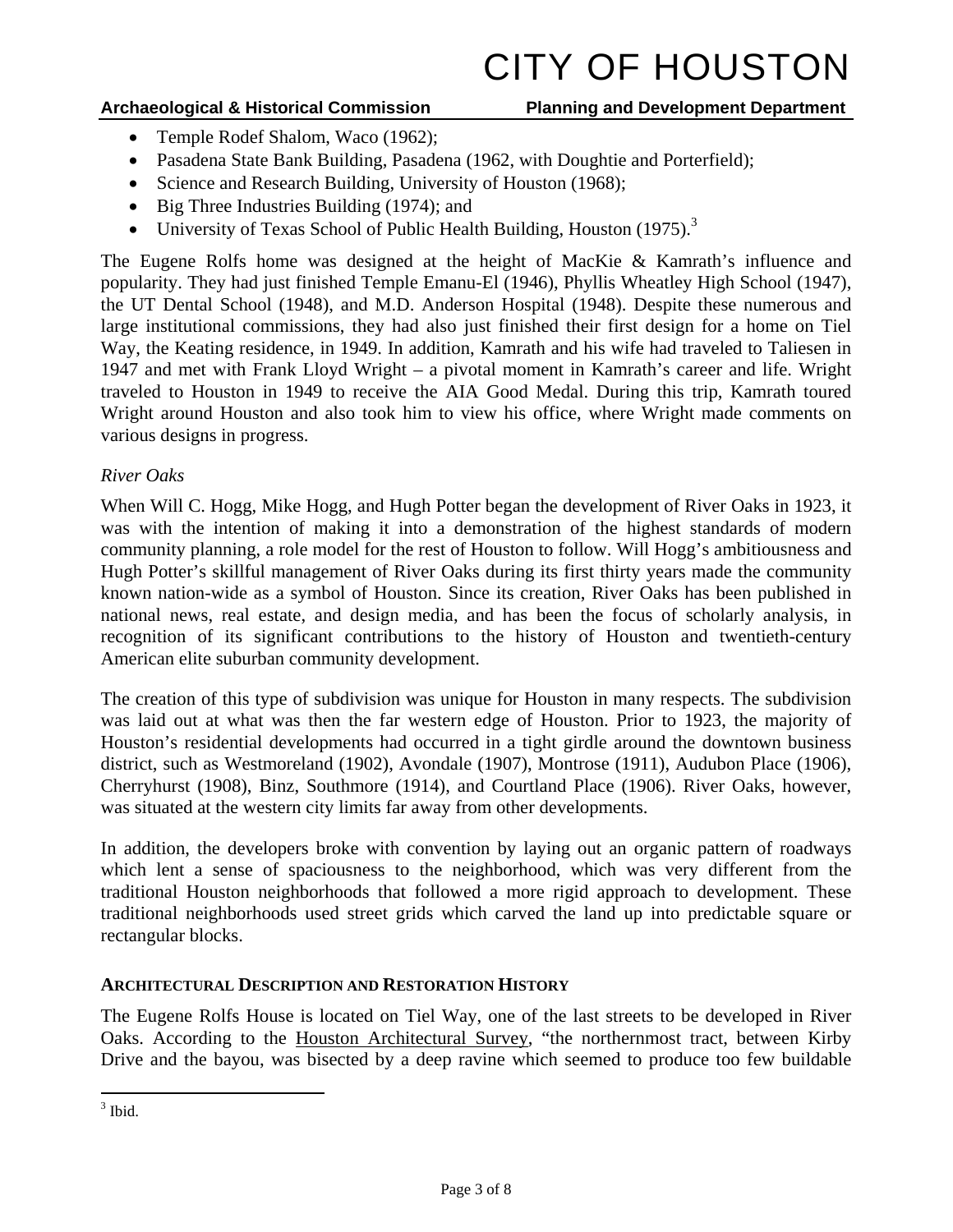### **Archaeological & Historical Commission Planning and Development Department**

lots. Ironically, this portion, Section 12, became the site of several remarkable houses designed by architect Karl Kamrath in the manner of Frank Lloyd Wright. Kamrath took advantage of the difficult terrain to achieve some spectacular landscape effects." Miller echoes these thoughts in his thesis:

For Wright, nature and architecture were inseparable. The site defined the realm of *opportunities for built form. One of Kamrath's greatest talents was site planning. In this area he transcended issues of style and demonstrated his ability to weave the landscape and architecture into a cohesive whole. Wright stated that, "the horizontal line is the line of domesticity." Kamrath observed this dictum by emphatically 'grounding' his buildings to their site. Unlike the ascetic interventions of Mies who sought to differentiate man and nature, Wright felt man and nature were inseparable. This is most apparent in the Tiel Way houses, which take full advantage of the dramatic topography and views, in the attempt to "make a structure of the site instead of on the site." These houses extend along the ridge of the site to capture the view of the ravine.* 

The Rolfs House, which faces south and is sited on a ridge along Tiel Way, is typical of a MacKie & Kamrath home in its horizontality, lack of applied ornamentation in allowing the materials to ornament the home, and its long wing that extends from the center of the home. The exterior materials of the home are brick and redwood. A garage fronts the home; the garage door is also of redwood. The roof line of the house is low and side gabled. A small triangular, low dormer with two lights extends above the garage door. Windows on the front facade are of single paned glass, horizontal and situated under the roof line of the house.

As mentioned previously, Lynn and Ty Kelly hired Reagan Miller to plan a renovation and expansion of their home. Miller, A.I.A., founded a private practice in residential architecture in 1995. With a Bachelor of Architecture from Iowa State and a Master of Architecture from Rice University, he has used his education and experience in Houston to build a strong foundation for projects relevant to specific neighborhoods and enhancing a sense of place. He has been a board member of Houston Chapter AIA, Habitat for Humanity, and received the Young Architect Award for Houston AIA. In 1993, Miller wrote a Master's thesis on "The Architecture of MacKie & Kamrath" at Rice University.

Miller's research in his Master's thesis on MacKie & Kamrath made him a natural choice as an architect for remodeling, enlarging and updating the Kelly home. The Kellys requested a design that would preserve Kamrath's original design in the original structure and incorporate and extend Kamrath's design principles in the addition. Their work included:

- Full updating of original wiring, plumbing and lighting;
- Restoration of original windows;
- Removal of a 1960 addition and replacement with an addition in the back of the original structure with a new kitchen, den, and three bedrooms (the footprint was increased by only three feet);
- The new addition in the rear of the house incorporates Kamrath's unique brick and redwood exterior throughout, and adds a second chimney similar to Kamrath's signature design of the original chimney;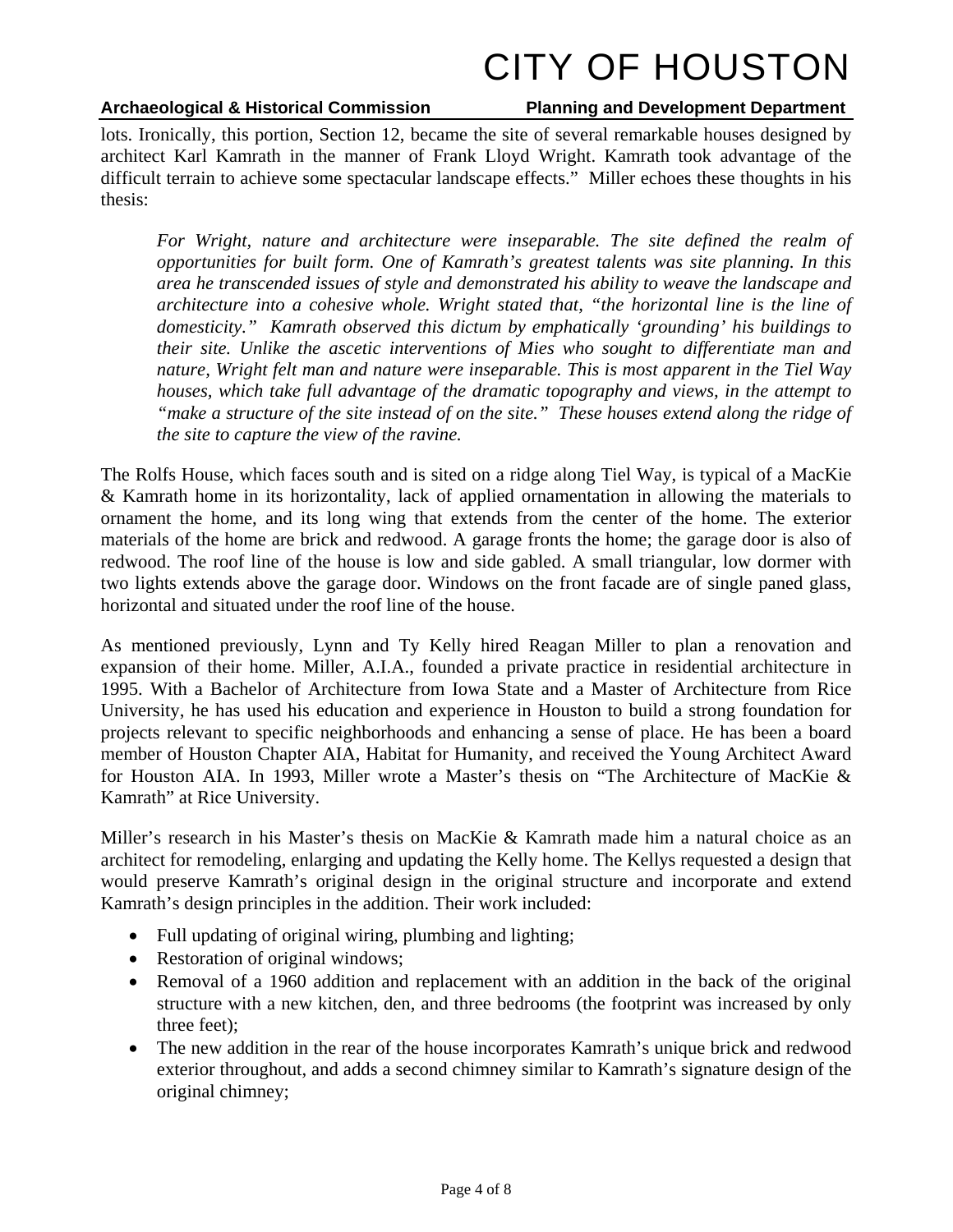### **Archaeological & Historical Commission Planning and Development Department**

• The portion of the two story addition that is visible from the front of the property is recessed toward the rear of the house, leaving the original structure intact, but seamlessly incorporates Kamrath's interpretation of Wright's Usonian design features of extended eaves, corner windows, and use of dark- stained redwood as material for siding and soffits.

After the renovation, architectural historian Stephen Fox commented of 67 Tiel Way:

*The Rolfs House was a small house, designed for a couple with no children. An addition completed in 2011 for Mr. and Mrs. Ty Kelly and their two children expanded the size of the house by adding a rear wing on the foundation of a wing added in 1963 by a subsequent owner, Hugh Buck. The 2011 wing is two stories tall. The addition of the wing entailed no exterior alterations to the original house. The architects, Miller-Dahlstrand, carefully detailed the addition to maintain architectural compatibility with the original MacKie & Kamrath house. Reagan Miller of Miller-Dahlstrand wrote his Master's Thesis in Architecture at Rice University on the architecture of Mac Kie & Kamrath. He was hired by Mrs. and Mrs. Kelly because of his knowledge of and respect for MacKie & Kamrath's work.* 

*Mr. and Mrs. Kelly acquired this house to ensure its preservation. They undertook a laborious exterior restoration of the 1949 house to return its surfaces to their original finishes. They have demonstrated exceptional commitment to preserving the architectural legacy of River Oaks and of MacKie & Kamrath in their rehabilitation of the Rolfs House.* 

Also according to Stephen Fox, the Rolfs home was one of seven houses MacKie & Kamrath designed for sites on Tiel Way, a street containing only thirty-two lots. Of these seven houses, two have been demolished and a third is threatened. Fox wrote, "Kamrath's houses on Tiel Way represent the largest concentration of their residential work in Houston." The home at 67 Tiel Way is a part of the rich architectural legacy of MacKie & Kamrath.

### **BIBLIOGRAPHY**

City Directories.

Carey Crutcher Inc. website accessed June 9, 2011. http://www.careycrutcherinc.com/hist.html

Email from Stephen Fox dated May 23, 2011.

Houston Architectural Survey, Volume 3, Southwest Center for Urban Research and the School of Architecture, Rice University, 1980.

Miller, Reagan. "The Architecture of MacKie & Kamrath". Rice University, 1993.

Stephen Fox, "Kamrath, Karl Fred," *Handbook of Texas Online*

(http://www.tshaonline.org/handbook/online/articles/fka15), accessed June 10, 2011. Published by the Texas State Historical Association.

*The information and sources provided by the applicant for this application have been reviewed, verified, edited and supplemented with additional research and sources by Courtney Spillane, Planning and Development Department, City of Houston.*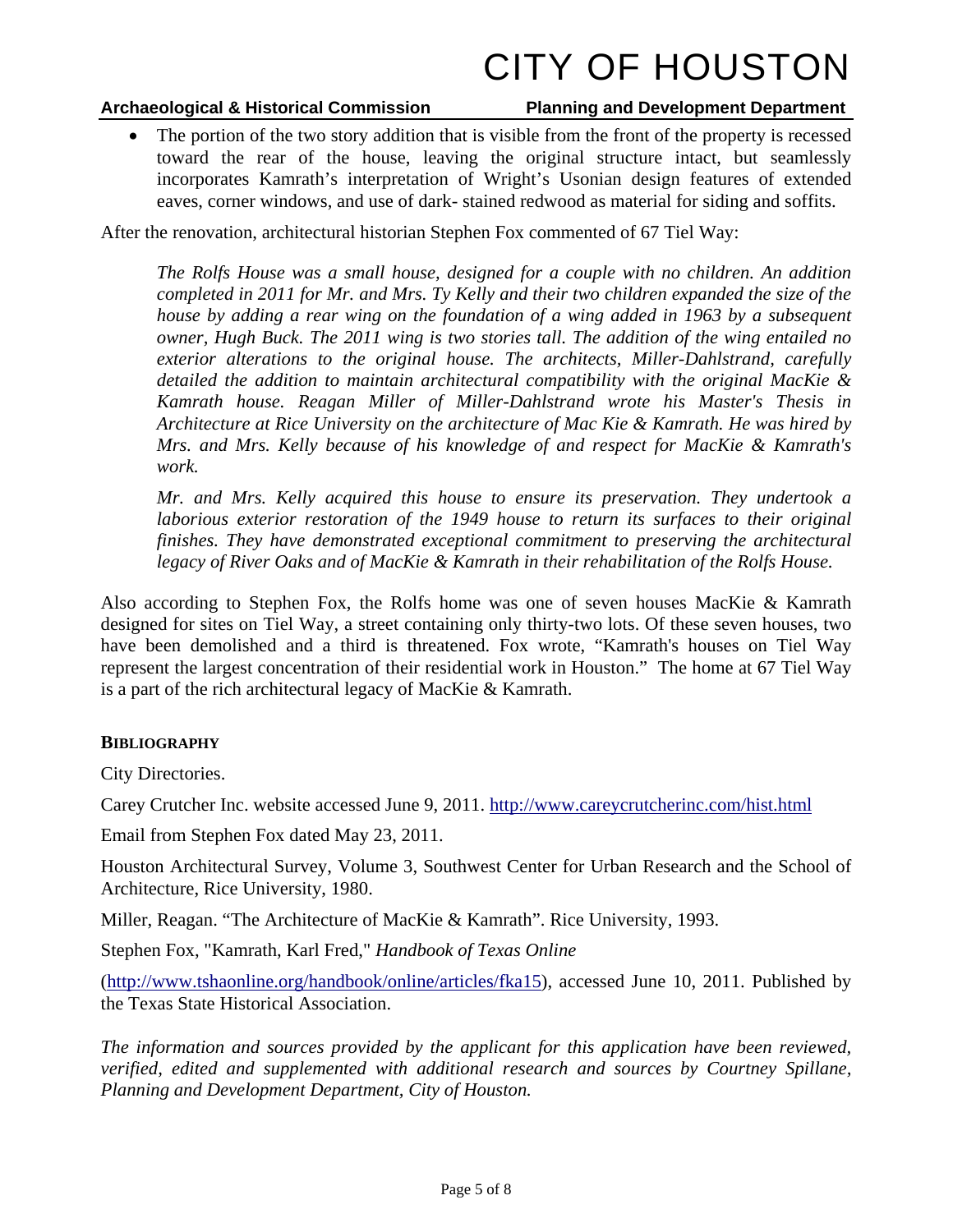### **APPROVAL CRITERIA FOR LANDMARK DESIGNATION**

### **Sec. 33-224. Criteria for designation**

(a) The HAHC, in making recommendations with respect to designation, and the city council, in making a designation, shall consider one or more of the following criteria, as appropriate for the type of designation:

| S           | <b>NA</b>    | <b>D</b> - does not satisfy<br>S - satisfies<br>NA - not applicable                                                                                                                                                                            |
|-------------|--------------|------------------------------------------------------------------------------------------------------------------------------------------------------------------------------------------------------------------------------------------------|
| $\boxtimes$ |              | (1) Whether the building, structure, object, site or area possesses character, interest or<br>value as a visible reminder of the development, heritage, and cultural and ethnic<br>diversity of the city, state, or nation;                    |
|             |              | (2) Whether the building, structure, object, site or area is the location of a significant<br>local, state or national event;                                                                                                                  |
|             |              | (3) Whether the building, structure, object, site or area is identified with a person who, or<br>group or event that, contributed significantly to the cultural or historical development<br>of the city, state, or nation;                    |
| $\boxtimes$ |              | (4) Whether the building or structure or the buildings or structures within the area<br>exemplify a particular architectural style or building type important to the city;                                                                     |
| $\boxtimes$ |              | (5) Whether the building or structure or the buildings or structures within the area are the<br>best remaining examples of an architectural style or building type in a neighborhood;                                                          |
| $\boxtimes$ |              | (6) Whether the building, structure, object or site or the buildings, structures, objects or<br>sites within the area are identified as the work of a person or group whose work has<br>influenced the heritage of the city, state, or nation; |
|             |              | (7) Whether specific evidence exists that unique archaeological resources are present;                                                                                                                                                         |
|             |              | (8) Whether the building, structure, object or site has value as a significant element of<br>community sentiment or public pride.                                                                                                              |
| <b>AND</b>  | $\mathbb{X}$ | (9) If less than 50 years old, or proposed historic district containing a majority of<br>$\mathbf{A}$ , and $\mathbf{A}$ , and $\mathbf{A}$ , and $\mathbf{A}$                                                                                 |

buildings, structures, or objects that are less than 50 years old, whether the building, structure, object, site, or area is of extraordinary importance to the city, state or nation for reasons not based on age (Sec. 33-224(b).

### **STAFF RECOMMENDATION**

Staff recommends that the Houston Archaeological and Historical Commission recommend to City Council the Landmark Designation of the Eugene Rolfs House at 67 Tiel Way.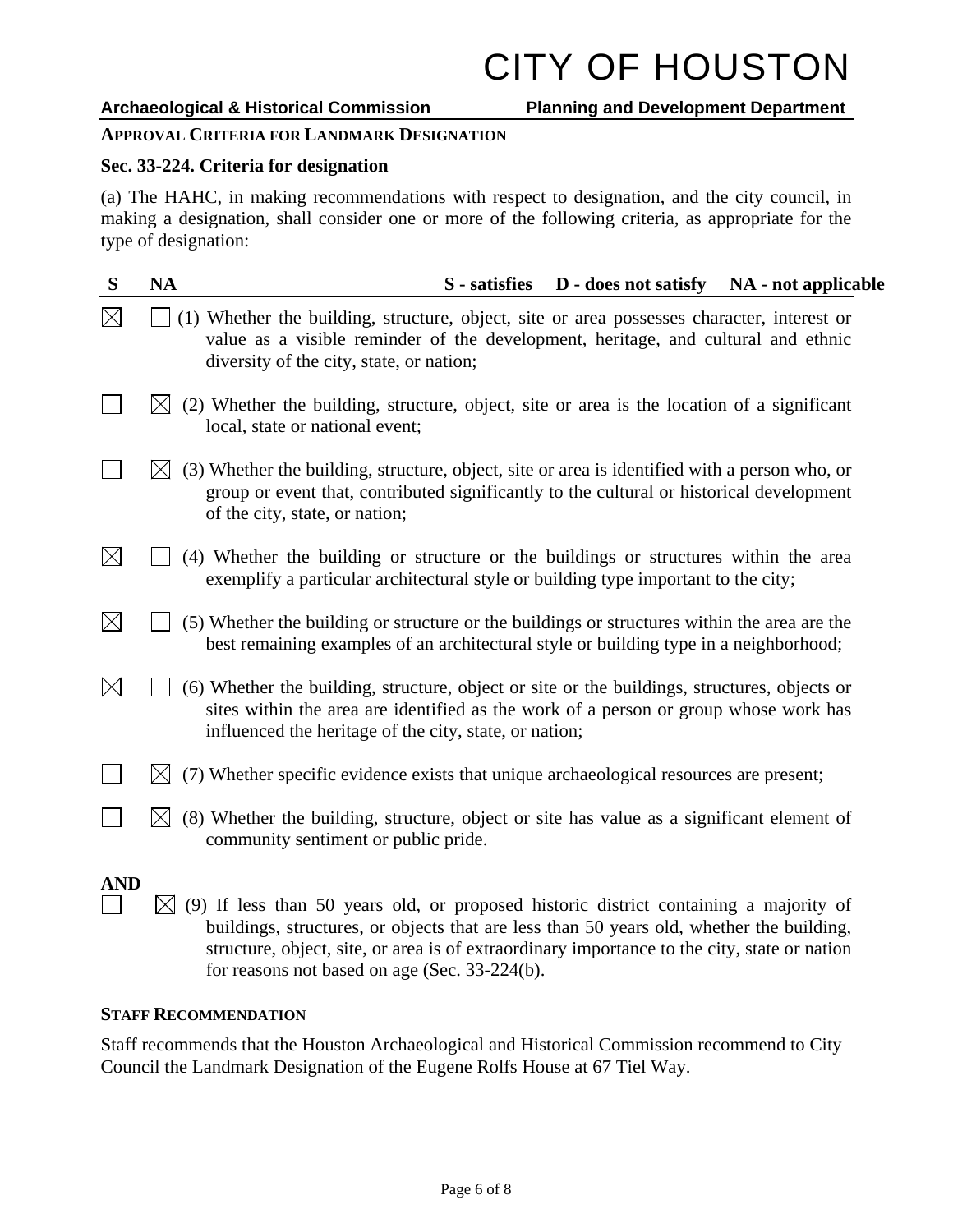**Archaeological & Historical Commission Planning and Development Department** 

**EXHIBIT A**  EUGENE ROLFS HOUSE 67 TIEL WAY